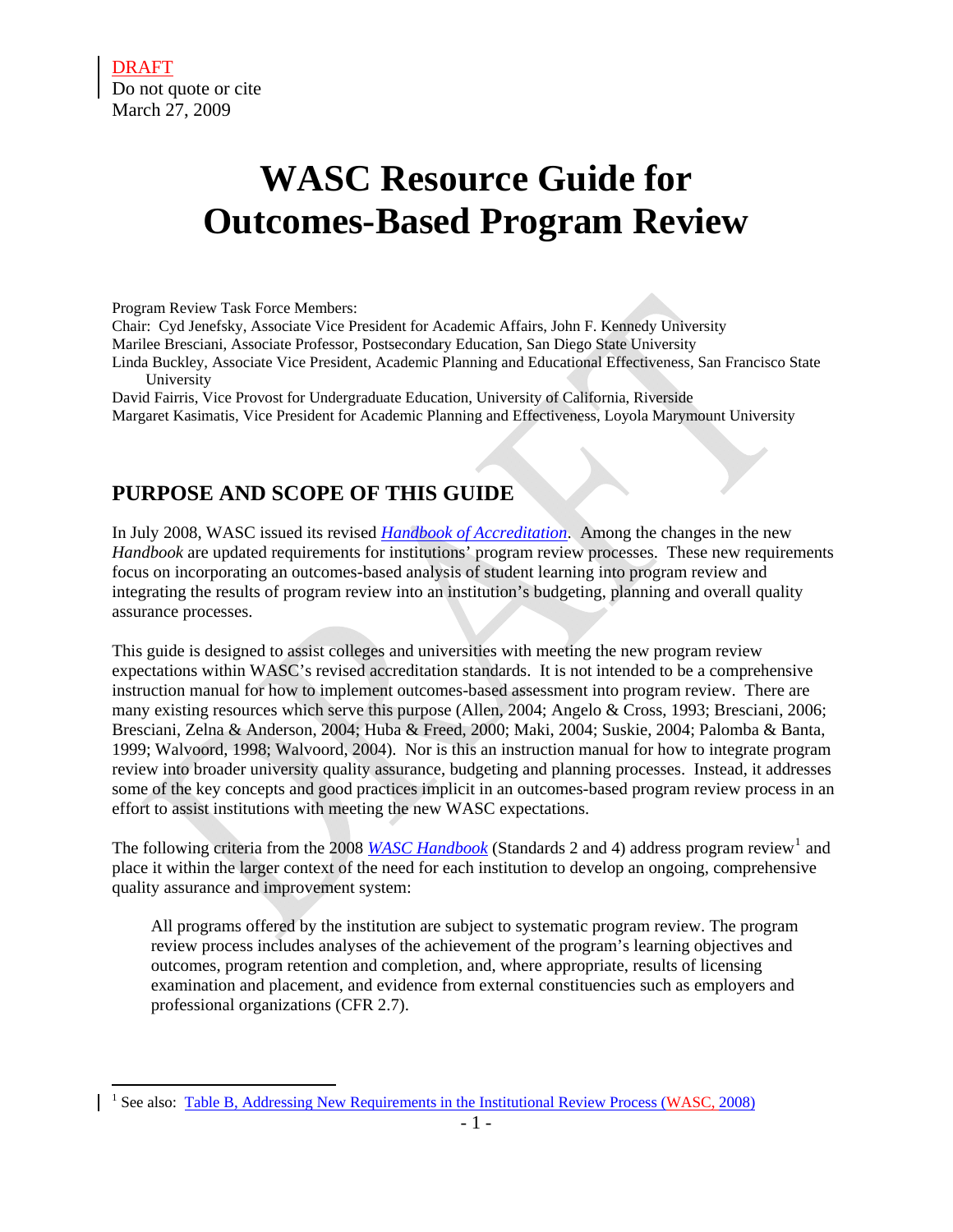Planning processes at the institution define and, to the extent possible, align academic, personnel, fiscal, physical, and technological needs with the strategic objectives and priorities of the institution (CFR 4.2).

Planning processes are informed by appropriately defined and analyzed quantitative and qualitative data, and include consideration of evidence of educational effectiveness, including student learning (CFR 4.3).

The institution employs a deliberate set of quality assurance processes at each level of institutional functioning, including periodic program review. These processes include assessing effectiveness, tracking results over time, using comparative data from external sources, and improving structures, processes, curricula, and pedagogy (CFR 4.4).

Leadership at all levels is committed to improvement based on the results of the processes of inquiry, evaluation and assessment used throughout the institution. The faculty take responsibility for evaluating the effectiveness of the teaching and learning process and use the results for improvement. Assessments of the campus environment in support of academic and co-curricular objectives are also undertaken and used, and are incorporated into institutional planning. (CFR 4.6)

The institution, with significant faculty involvement, engages in ongoing inquiry into the processes of teaching and learning, as well as into the conditions and practices that promote the kinds and levels of learning intended by the institution. The outcomes of such inquiries are applied to the design of curricula, the design and practice of pedagogy, and to the improvement of evaluation means and methodology. (CFR 4.7)

Appropriate stakeholders, including alumni, employers, practitioners, and others defined by the institution, are involved in the assessment of the effectiveness of educational programs. (CFR 4.8)

While WASC's program review requirement applies to curricular AND co-curricular programs (CFR 2.11), this guide focuses on academic program review (primarily undergraduate although also including graduate) as a starting point and will be expanded at a later time to cover co-curricular program review, as well as review of administrative support units.

There are four main sections to this guide:

- I. Framing concepts for a program review process that meets the new expectations
- II. A general overview of components and steps in an outcomes-based program review process
- III. Strategies for using program review results to inform planning and budgeting processes
- IV. Additional resources (glossary, examples from institutions) [Note: this section will be included at a later date]

Highlighted throughout the guide are three features which now need to be included in institutions' program review processes and which are expected under the revised WASC standards:

- outcomes-based assessment of student learning and development
- evidence-based claims and decision-making, and
- the use of program review results to inform planning and budgeting.

The three highlighted features are explained in Section I. The last feature—use of results to inform planning and budgeting—is probably the most challenging to achieve, yet the most important component for a review process to be effective and sustainable. For this reason, we have devoted all of Section III to addressing this issue. We recognize that this is still a nascent conversation within higher education. We anticipate that this guide gradually will incorporate good practices from colleges and universities as they develop effective strategies for systematically using program review results for continuous improvement.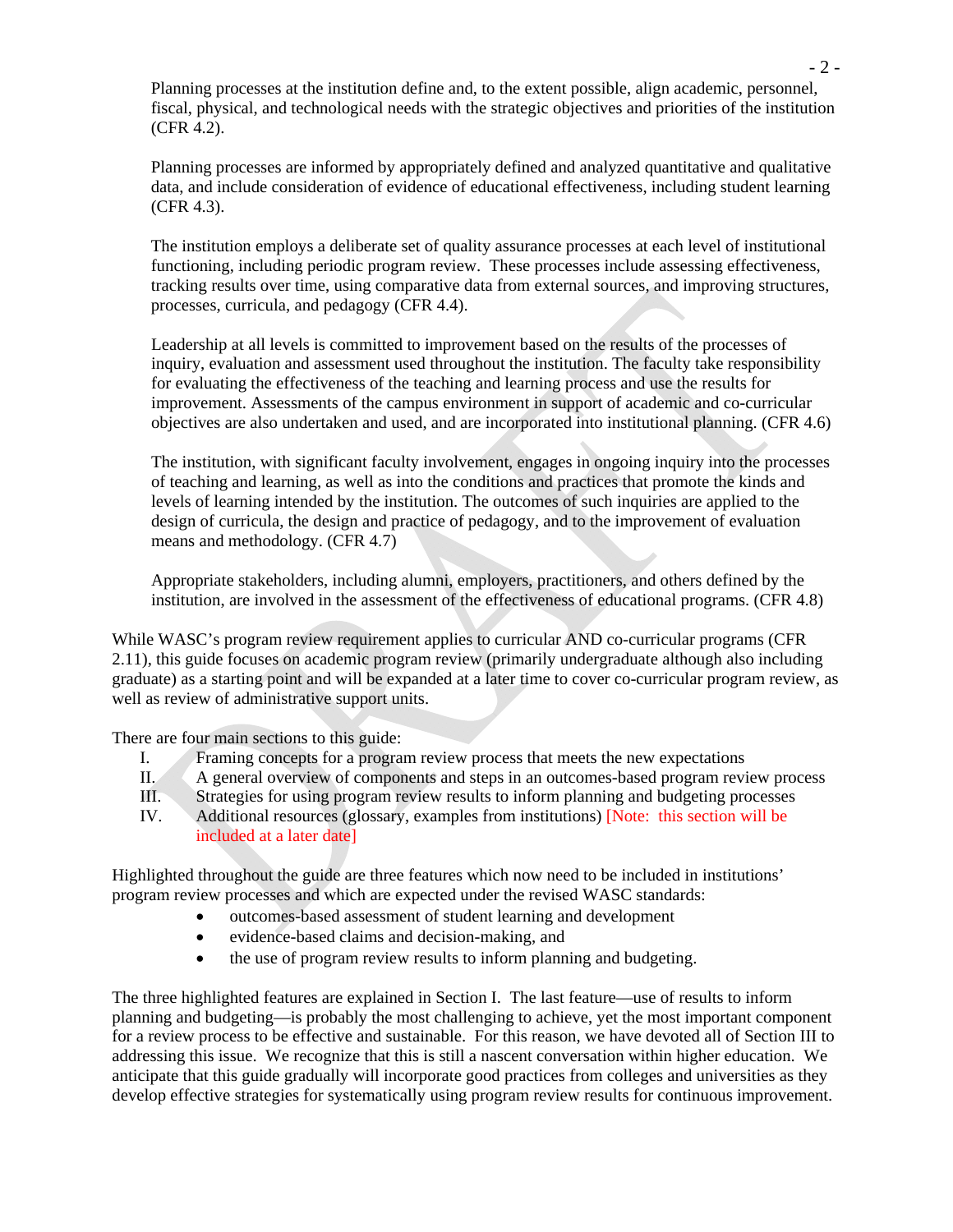If your institution has such good practices, let your WASC liaison know. WASC is creating an electronic venue for this report and institutional samples.

Please note that this guide is not intended to be prescriptive; it provides guidelines only, since program review processes need to fit organically within an institution's existing structural processes and values. Moreover, this guide does not presume to offer a definitive explanation of the new requirements; rather, it is designed merely as a helpful resource toward implementing the new WASC standards.

# **I. FRAMING CONCEPTS**

This section provides a general overview of what a program review is and its relationship to accreditation reviews. It also explains the three key features of the revised program review process addressed in this guide: outcomes-based assessment of student learning, evidence-based claims and decision-making, and integration with planning and budgeting. Combined, these three features shift program review from a traditional input-based model to an outcomes-based model, heighten attention to improving the quality of student learning, add to the discussion of how to *conduct* an effective program review by focusing on how to *use the results effectively* from program review, and facilitate integrating the results of program-level evaluations into larger institutional processes.

# **A. Definition and Purpose of Program Review**

A program review is a cyclical process for evaluating and continuously enhancing the quality and currency of programs. The evaluation is conducted through a combination of self-evaluation, followed by peer-evaluation by reviewers external to the program or department and, usually, also external to the organization. The results of this evaluation process are then to be used to inform follow-up planning and budgeting processes at various levels in the institution—program, department, college, university and incorporated into the institution's quality assurance system. An institution's program review process typically occurs on a regular cycle of five to eight years, meaning that each program/department is reviewed every five-eight years.

Program review is a key element in the WASC accreditation process. While accreditation is an attestation to the institution's capacity and effectiveness, it is not possible for WASC to review and evaluate every degree program in the course of accrediting reviews. Instead, WASC expects and relies upon institutional processes that assure program currency, quality and effectiveness in achieving stated learning outcomes. When implemented effectively and followed up deliberately, program review has been found by institutions to be a powerful means of engaging faculty in program assessment and improvement.

Even though required by WASC, the primary utility of program review is internal to an institution. It provides a structure to foster continuous program improvement that is aligned with departmental, college and institutional goals. Such improvements may include:

- Developing program learning outcomes and identifying appropriate means for assessing their achievement
- Better aligning department, college and institutional goals
- Refining departmental access, and other interventions to improve retention/attrition, and graduation rates
- Making curricular and other changes to improve student learning and retention
- Reorganizing or refocusing curricula to reflect changes in the discipline or profession
- Reorganizing or improving student support systems, including advising, library services, and student development initiatives to improve the academic success of students in the program
- Designing needed professional development programs, especially for faculty to learn how to develop and assess learning outcomes
- Reorganizing or refocusing resources to advance specific research agendas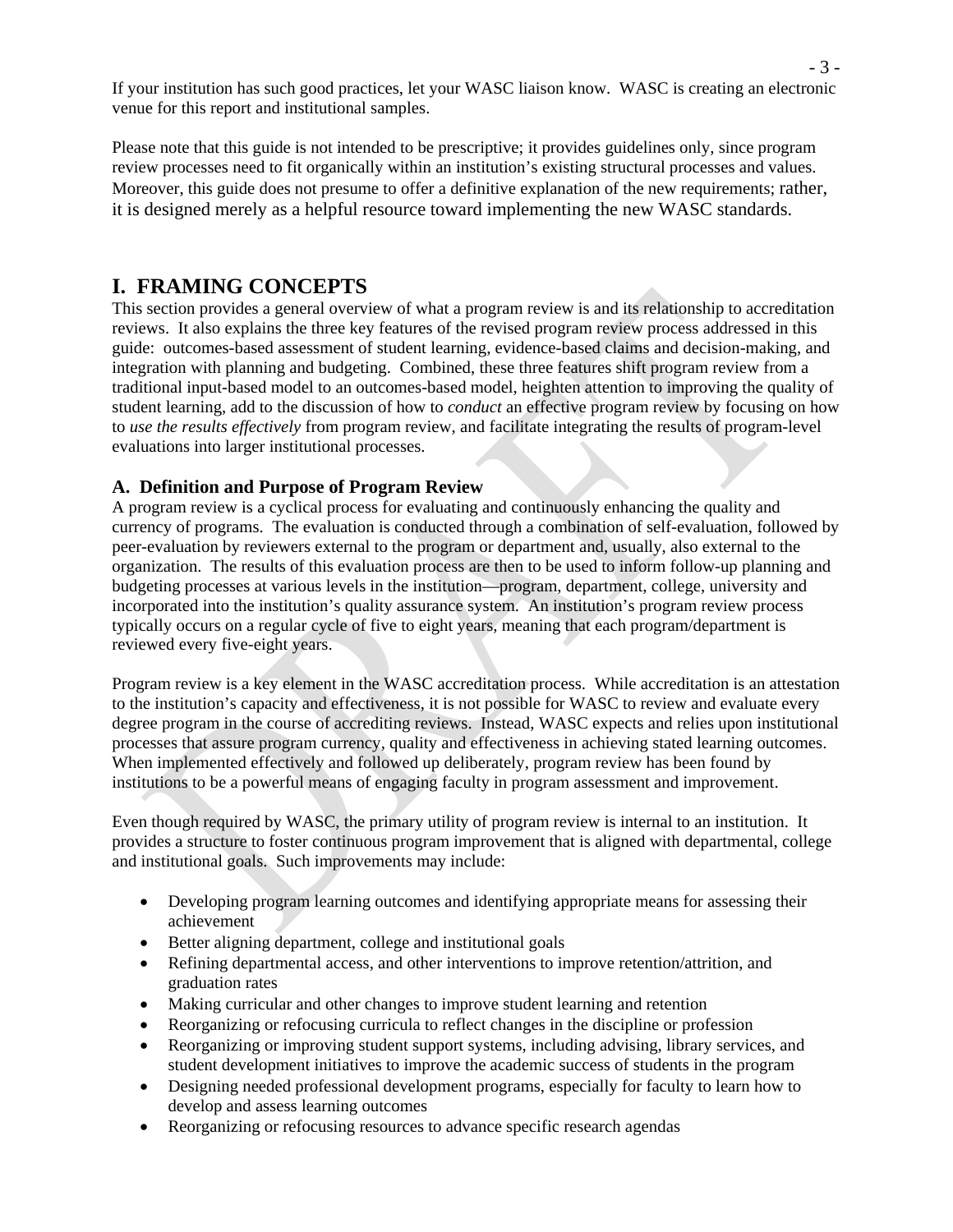- Re-assigning faculty/staff or requesting new lines
- Illuminating potential intra-institutional synergies
- Developing specific plans for modifications and improvements
- Informing decision making, planning and budgeting, including resource re/allocation
- Linking and, as appropriate, aggregating program review results to the institution's broader quality assurance/improvement efforts

# **B. Distinction between Types of Accreditation Review and an Institution's Program Review Process**

Colleges and universities engage in three different types of review processes:

- WASC Regional Accreditation
- Specialized Program Accreditation and State Licensure
- Institutional Program Review

Each region of the U.S. has an institutional accrediting agency for colleges and universities. The Western Association of Schools and Colleges Accrediting Commission for Senior Colleges and Universities (there is another Commission for community and junior colleges) is the accrediting body for the western region of the U.S. and several international institutions that have ties to the western region.

**WASC's regional accreditation** review evaluates whether or not the institution as a whole meets WASC standards. This institution-wide review focuses on the capacity (personnel, curricula, student learning, finances, infrastructure, organizational processes, etc.) and effectiveness of the college or university to meet its particular mission and its documented results in fulfilling its educational goals and outcomes. The goal of WASC is for each institution to have its own ongoing system of quality assurance and improvement—which WASC reviews, samples and validates—and that the assessment of student learning and achievement become a key component of this system. The forms of external review described below are part of such a system, not a series of separate, disconnected activities.

**Specialized accreditation** program reviews evaluate whether or not a particular program meets disciplinary and/or professional standards. It is a summative judgment determining whether or not a program meets the standards set by the disciplinary or professional body or a State licensing bureau. Examples of this type of accrediting body include the Association to Advance Collegiate Schools of Business (AACSB), Accreditation Board for Engineering and Technology (ABET), and the National council of Accreditation of Teacher Education (NCATE), or the California Commission of Teacher Credentialing (CCTC).

The WASC form, "Inventory of Concurrent Accreditation" calls for institutions to identify the results of specialized and professional accreditation as well as key indicators being used to address outcomes in each review. This form is useful to institutions, apart from WASC reviews, for aggregating overview information on issues arising from the multiple accreditation reviews that many institutions support.

**An institutional academic program review** evaluates degree programs in a department within the institution. This type of review is usually conducted as a formative assessment to assist with ongoing planning and improvement of programs. Such institutional program review is required by WASC standards. This program review process must include an assessment of student learning outcomes, an external review of the program (of which a specialized accreditation is one form), and the use of program review results for continuous program improvement.

Universities and colleges may coordinate the specialized program accreditation process (e.g., ABET, NCATE , AACSB, etc.) with the institutional program review process to avoid duplication of labor. This is sometimes accomplished by substituting the specialized accreditation review for an institution's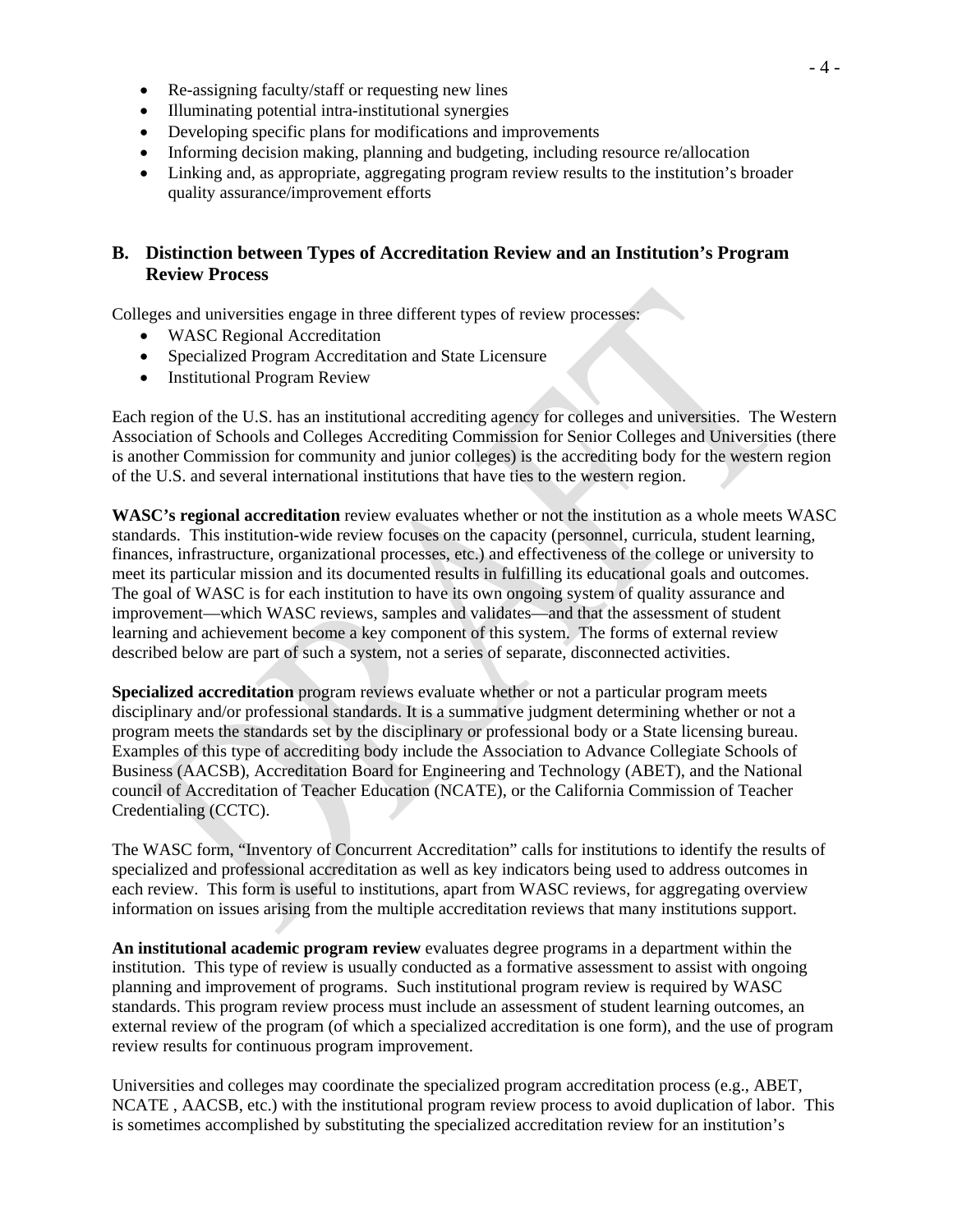internal program review process. If the specialized accreditation review does not include assessment of student learning outcomes and/or other required elements of an institution's internal program review process, then these additional elements are sometimes reviewed immediately prior to or following the specialized accreditation review (and then appended to the specialized accreditation review documents).

Institutions might wish to consider adapting the WASC form "Inventory of Concurrent Accreditation" for program review results across the institution to identify common issues and connect the program review process to broader institutional issues and concerns.

# **C. Distinguishing Features of this Guide**

Below is a brief definition of the three essential features embedded in the program review model discussed in this guide. These elements are consistent with the revised WASC standards and may be new to institutions' program review processes:

#### • **Assessment of Student Learning Outcomes**

Outcomes-based program review involves the ongoing evaluation of how well a program's student body (in the aggregate) is achieving the stated learning outcomes (or objectives) for that program. While assessment of student learning outcomes is independent of program review and part of an ongoing (usually annual) process for program improvement, an outcomes-based program review process needs to include review of program learning outcomes, evaluation of the methods employed to assess achievement of these outcomes, and analysis and reflection on learning results, retention/graduation rates and other outcomes data (qualitative as well as quantitative) over a 3-5 year period.

#### • **Evidence-based Claims and Decision-Making**

Any conclusions drawn within a self-study report or decisions made as a result of a program review are to be informed by evidence. That is, all claims within a self-study report about a program's strengths, weaknesses, and proposed improvement plans are to be supported by relevant qualitative and/or quantitative evidence (cf., *[WASC Evidence Guide\)](http://www.wascsenior.org/findit/files/forms/Evidence_Guide__Jan_02_.pdf)*. This contrasts, for instance, with program review self-studies that are largely descriptive and based on advocacy. Hence, the section of this guide describing the components of a self-study report (IIC below) identifies types of evidence useful for answering questions about various aspects of a program's quality or viability.

• **Integration of Results with Planning, Budgeting, and Institutional Quality Assurance Systems**

The results of program review are to be used for follow-up planning and budgeting at various decision-making levels within the organization (program, department, college and institution). In addition, program review, especially relating to the achievement of learning outcomes, is to be incorporated into the institution's broader quality assurance/improvement efforts. For example, problems found across several program reviews might be addressed institutionally rather than within individual programs.

# **II. CONDUCTING A PROGRAM REVIEW**

This section provides an overview of each step of the program review process. It starts with general principles and steps in the governance of a program review process, then addresses key components of a program review in the sequence in which they occur: the self-study inquiry and report, followed by the external review, then a formal Findings and Recommendations report, and culminating with a Memorandum of Understanding that may involve commitments from senior administrators regarding resources.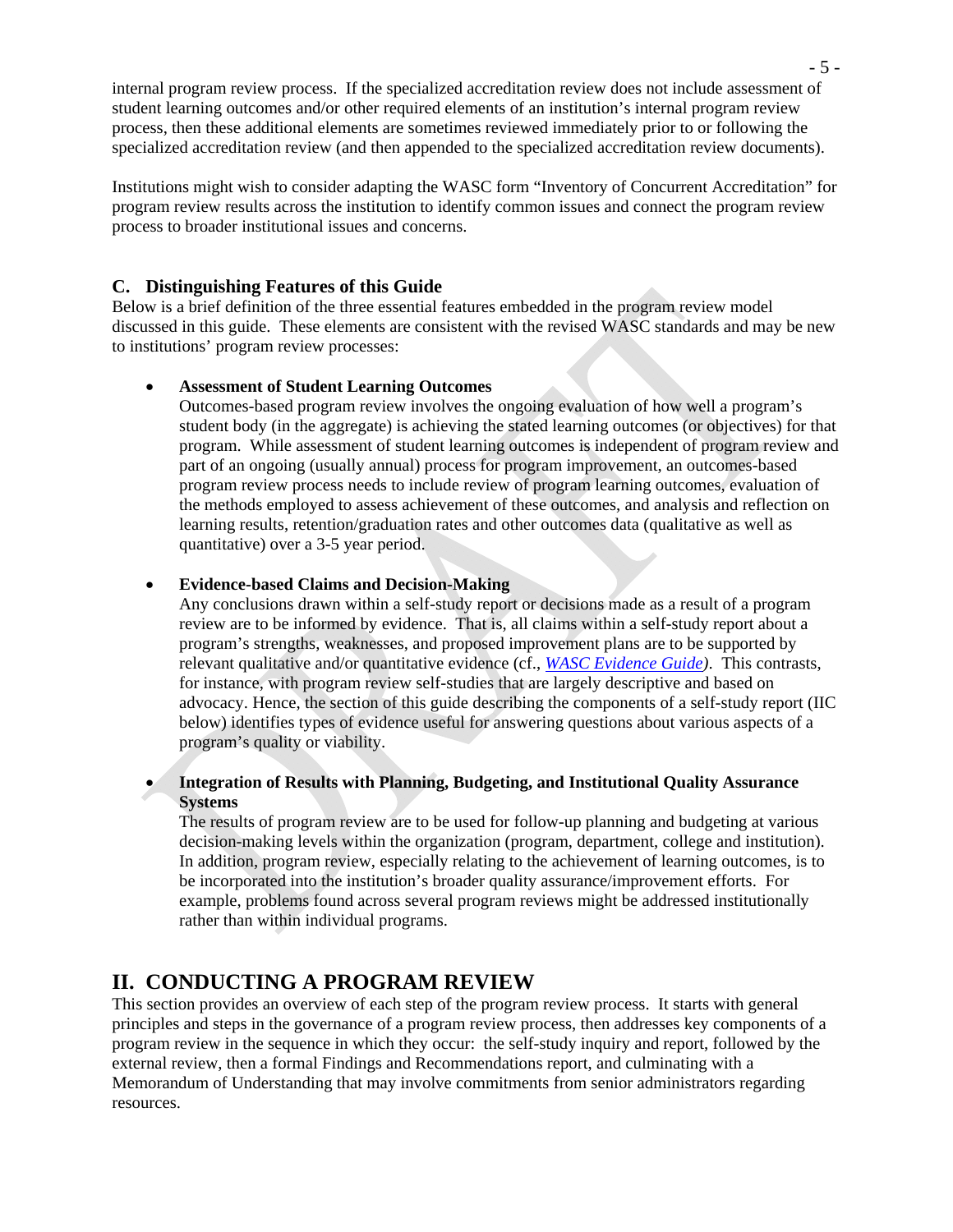# **A. Governance of the Process – Guiding Principles**

The guiding principles governing the process are:

- Academic program review is a faculty-driven process; that is, a faculty committee usually organizes and implements the program review process.
- Formative assessment "by faculty, for use by faculty" is preferable and more effective in improving student learning and other program aspects than is assessment by administration.
- Collaborative involvement of administration in many steps of the program review process helps to secure buy-in for change and improvement, as well as to ensure alignment with institutional goals and resources.
- It occurs on a regularly scheduled timeline, which is determined by the institution.
- It includes a program or departmental self-study process, where several appropriate departmental faculty and administrators are collaboratively engaged.
- The self-study process and document include assessment of student learning.
- The program review process includes an external review and written report, including recommendations for improvement.
- Agreed-upon recommendations emanating from program review are the result of deliberations between the department, the Academic or Faculty Senate, and senior administrators (e.g., Deans and Provosts) with decision-making power regarding priority setting and resource allocation.
- At some point, the results of a program review are considered within the context of college and institutional planning and budgeting.

# **B. Governance of the Process – Steps and Responsibilities**

Different constituencies within a college or university are responsible for carrying out different steps in the program review process. The following steps are broad outlines of the various constituencies' responsibilities. Considerable variation in these steps occurs across institutions. Typically, the governance process for program review is organized in the following manner:

- The Faculty Senate or Academic Senate usually defines the program review process through a formal written program review policy.
- While faculty usually oversee the evaluative aspects of program review, the process is typically implemented in collaboration with administrative leaders.
- Program review committee members are typically appointed by the faculty senate or academic senate, but may include members of the administration as well.
- Administration usually maintains a timeline for all academic program reviews and assists departments with the steps involved in the process.
- The body tasked with carrying out program reviews on campus—the program review committee—notifies the department of an upcoming review in accordance with the established timeline for review. This communication should be sent well in advance of the formal review itself. Special issues for the review are also identified in advance and agreed upon, such as alignment with specific school or institutional goals, or special issues relating to a particular department.
- Office for Institutional Research provides the department with a program review data packet that contains all relevant/available program data that will be analyzed in the self-study (e.g., enrollment and retention data, alumni and student satisfaction survey results, NSSE data, market research, etc.).
- Department faculty conduct a departmental self-study within guidelines provided in the established program review policy. It is important that these guidelines include very specific requirements for program level assessment. Some institutions combine self-studies of both graduate and undergraduate programs while other institutions separate these reviews.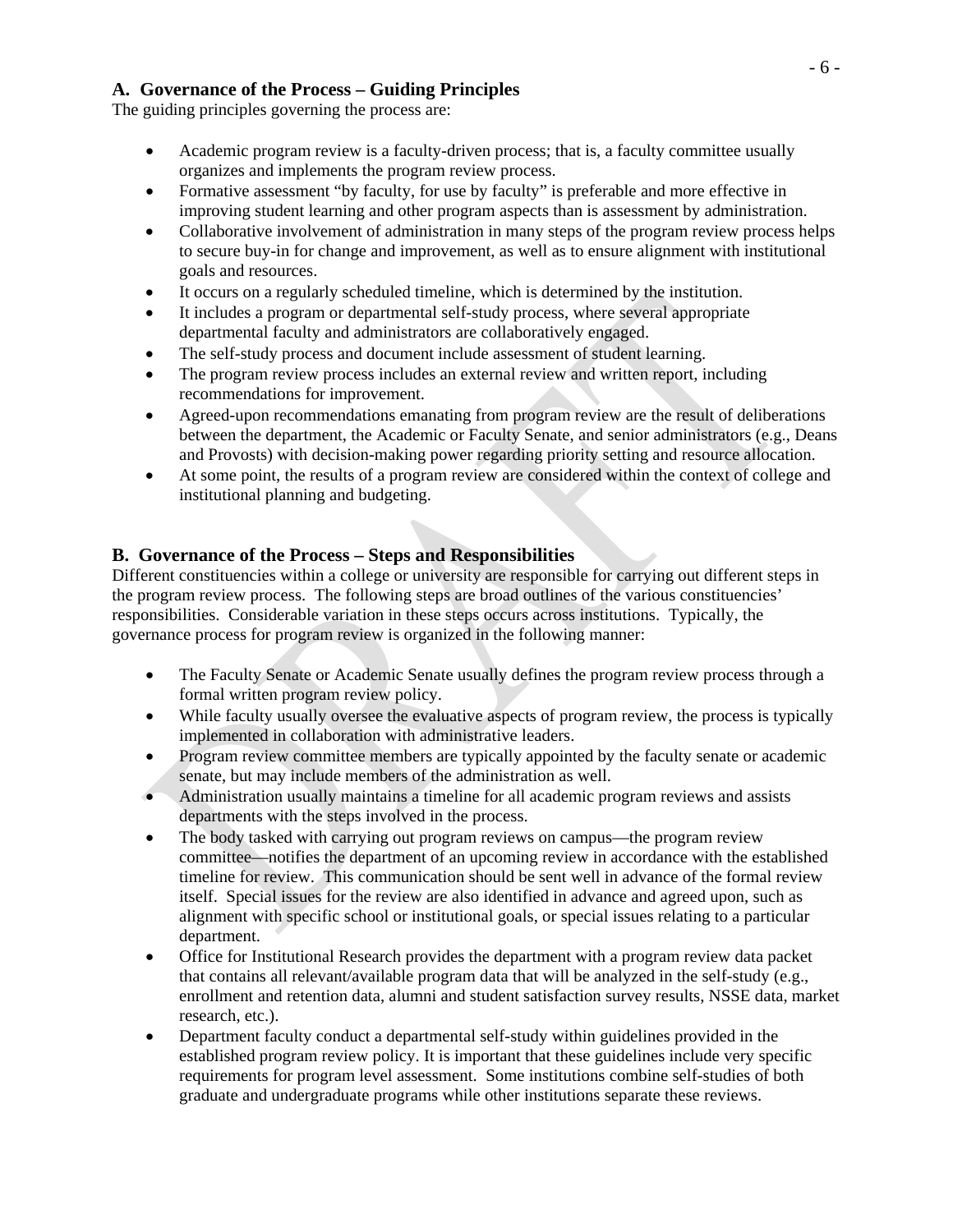- After completing the self-study, some institutions have the department chair/head submit that document to the dean and/or administration for review (and sometimes approval); others omit this step.
- The institutional program review policy should illustrate how to secure qualified, objective external reviewers, including those with understanding and experience in addressing student learning outcomes assessment. Once the self-study is completed (and approved, if relevant), the visit from external reviewers is organized. Institutions typically bring in one or two reviewers for one-two days.
- The external reviewers read all available documentation, including for example: the self-study report; relevant data from institutional research; survey results of faculty and students in the program; course syllabi; course evaluations; examples of student work, such as senior papers and theses; reports on annual assessment of student learning outcomes; curricular flow charts; faculty CVs; and examples of faculty research.
- External reviewers typically prepare a written report of the review, which may include recommendations not cited in the program faculty's own self-study process.
- The program review committee examines all reports and writes a final Findings and Recommendations report that is submitted to the department and to senior campus administrators (e.g., the Dean and Provost).
- The final product of the program review—a Memorandum of Understanding—places the Findings and Recommendations in the context of resource allocation decisions by mandating the participation of senior campus administrators with authority over campus resources.
- A formal Improvement Plan is usually required, especially for departments/programs that receive a conditional approval (see pages 12-13) given the results of program evaluation. Follow-up plans are established for tracking progress.

# **C. Components in the** S**elf-Study Report**

The self-study consists of an evidence-based inquiry and analysis which are then documented in a comprehensive self-study report. The specific format and content of a self-study report can vary, but they all share some core elements.

## 1. Introduction/Context

Most reviews begin with a section that provides a context for the review. In contrast to the rest of the self-study report, this portion is primarily descriptive and may include:

- The internal context In what department does it reside? In which school or college? What degrees does it grant? What concentrations are available?
- The external context How is the program responsive to the needs of the region or area in which it serves?
- It may also include a brief history of the program or a description of changes made in the program since the last review (if relevant).

A key component in providing the context for the review is a description of the program's mission, goals, and outcomes.

- A mission statement is a general explanation of why your program exists and what it hopes to achieve in the future. It articulates the program's essential nature, its values and its work.
- Goals are general statements of what your program wants to achieve in certain areas.
- Outcomes are the specific results that should be observed if the goals are being met.

Note that goals typically flow from the mission statement, and outcomes are aligned with goals. In addition, the program's mission, goals and outcomes should relate to the mission and goals of the college and institution.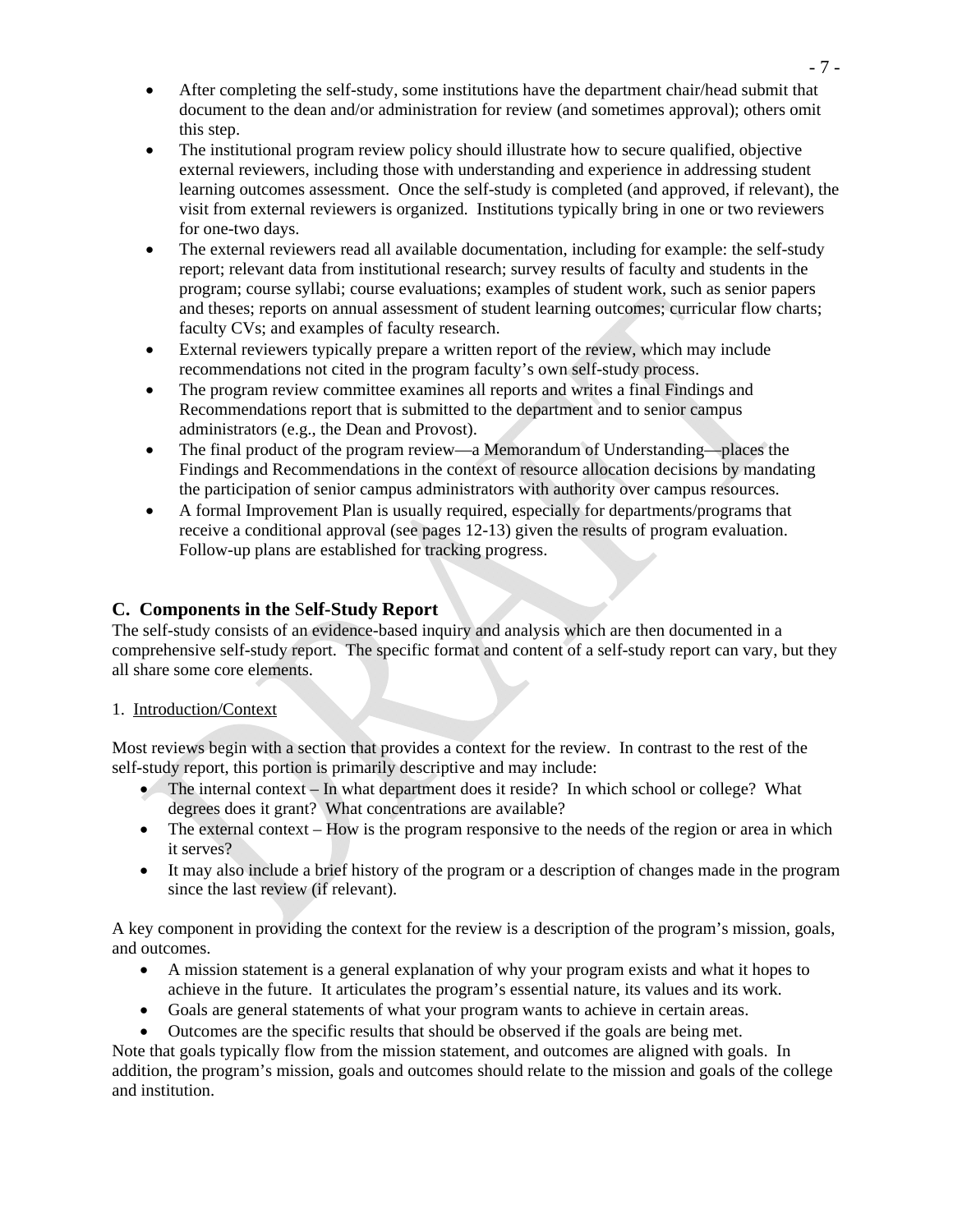#### 2. Analysis of Evidence About Program Quality & Viability

The bulk of a self-study report consists of a presentation and analysis of evidence about the quality and viability/sustainability of a program. This major portion of the report addresses the extent to which program goals are being met by using evidence to answer key questions related to those goals. It is important for an institution's program review guidelines (cf., link to sample university guidelines) to identify the precise evidence to be analyzed in the self-study and for Institutional Research to provide a packet of all relevant institutional data available on the program.

To facilitate meaningful analysis of the evidence, it is helpful to include guiding questions to structure the self-study inquiry and report. These questions often produce deep discussions among faculty and are considered the most important aspect of the self-study process. Hence, a set of sample questions is embedded below within each of the core elements typically analyzed in a self-study report.

As mentioned, program evidence falls into two categories:

- Evidence that addresses questions about program quality
- Evidence that addresses issues of program viability and sustainability

# 2a. **Evidence of program quality** typically addresses questions about:

- **Students** What is the profile of students in the program and how does the profile relate to or enhance the mission and goals of the program?
	- o Data in this category might include students' gender, ethnicity, age, GPA from previous institution, standardized test scores, type of previous institution, and employment status.
	- o Note that the specific list of indicators in this category will depend on the goals of the program.
- **The Curriculum and Learning Environment** How current is the program curriculum? Does it offer sufficient breadth and depth of learning for this particular degree? How well does it align with learning outcomes? Are the courses well sequenced and reliably available in sequence? Has the program been reviewed by external stakeholders, such as practitioners in the field, or compared with other similar programs?
	- o Evidence in this category might include
		- A curriculum flow chart and description of how the curriculum addresses the learning outcomes of the program (curriculum map)
		- A comparison of the program's curriculum with curricula at selected other institutions and with disciplinary/professional standards
		- Measures of teaching effectiveness (e.g., course evaluations, peer evaluations of teaching, faculty scholarship on issues of teaching and learning, formative discussions of pedagogy among faculty)
		- A description of other learning experiences that are relevant to program goals (e.g., internships, research experiences, study abroad or other international experiences, community-based learning, etc), as well as how many students participate in those experiences
- **Student Learning and Success** Are students achieving the desired learning outcomes for the program? Are they achieving those outcomes at the expected level of learning, and how is the expected level determined? Are they being retained and graduating in a timely fashion? Are they prepared for advanced study or the world of work?
	- $\circ$  Evidence in this category might include:<sup>[2](#page-7-0)</sup>

 $\overline{a}$ 

<span id="page-7-0"></span> $2$  \*Required under the revised WASC standards.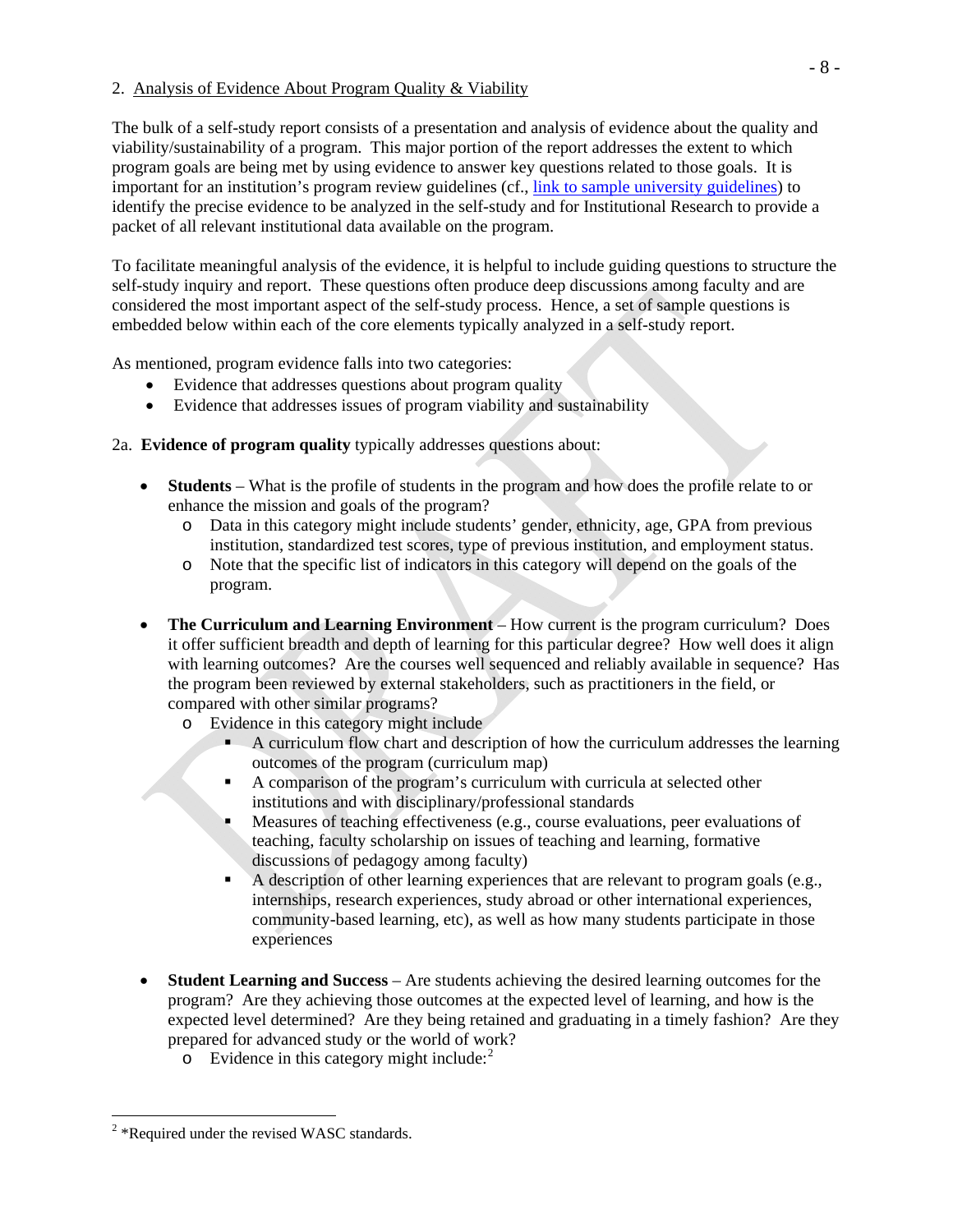- Annual results of direct and indirect assessments of student learning in the program\* (could be combination of quantitative and qualitative measures), including the degree to which students achieve the program's desired standards
- Ongoing efforts by the department to "close the loop" by responding to assessment results
- Student retention and graduation rates (disaggregated by different demographic categories)\*
- **Placement of graduates into graduate or professional schools**
- Job placements
- Graduating senior satisfaction surveys (or alumni satisfaction surveys)
- Employer critiques of student performance or employer survey satisfaction results
- Alumni achievements
- **Faculty** What are the qualifications and achievements of the faculty in the program in relation to the program mission and goals? How do faculty members' background, expertise, and professional work contribute to the quality of the program?
	- o Evidence in this category might include:
		- Proportion of faculty with terminal degree
		- Institutions from which faculty earned terminal degrees
		- List of faculty specialties within discipline (and how those specialties align with the program curriculum)
		- Teaching quality (e.g., peer evaluations, faculty self-review)
		- Record of scholarship for each faculty member
		- **External funding awarded to faculty**
		- Record of professional practice for each faculty member
		- Service for each faculty member
		- Distribution of faculty across ranks (or years at institution)
		- Diversity of faculty
		- Awards and recognition

[Note that the specific list of indicators in this category will depend on the goals of the program.]

2b. **Evidence of program viability and sustainability** typically addresses questions about the level of student demand for the program and the degree to which resources are allocated appropriately and are sufficient in amount to maintain program quality:

## • **Demand for the program**

- o What are the trends in numbers of student applications, admits, and enrollments reflected over a 3-5 year period?
- o What is happening within the profession, local community or society generally that identifies an anticipated need for this program in the future?

## • **Allocation of Resources**:

- o **Faculty** Are there sufficient numbers of faculty to maintain program quality? Do program faculty have the support they need to do their work?
	- Number of full-time faculty (ratio of full-time faculty to part-time faculty)
	- **Student-faculty ratio**
	- **Faculty workload**
	- Faculty review and evaluation processes
	- Mentoring processes/program
	- **Professional development opportunities/resources (including travel funds)**
	- Release time for course development, research, etc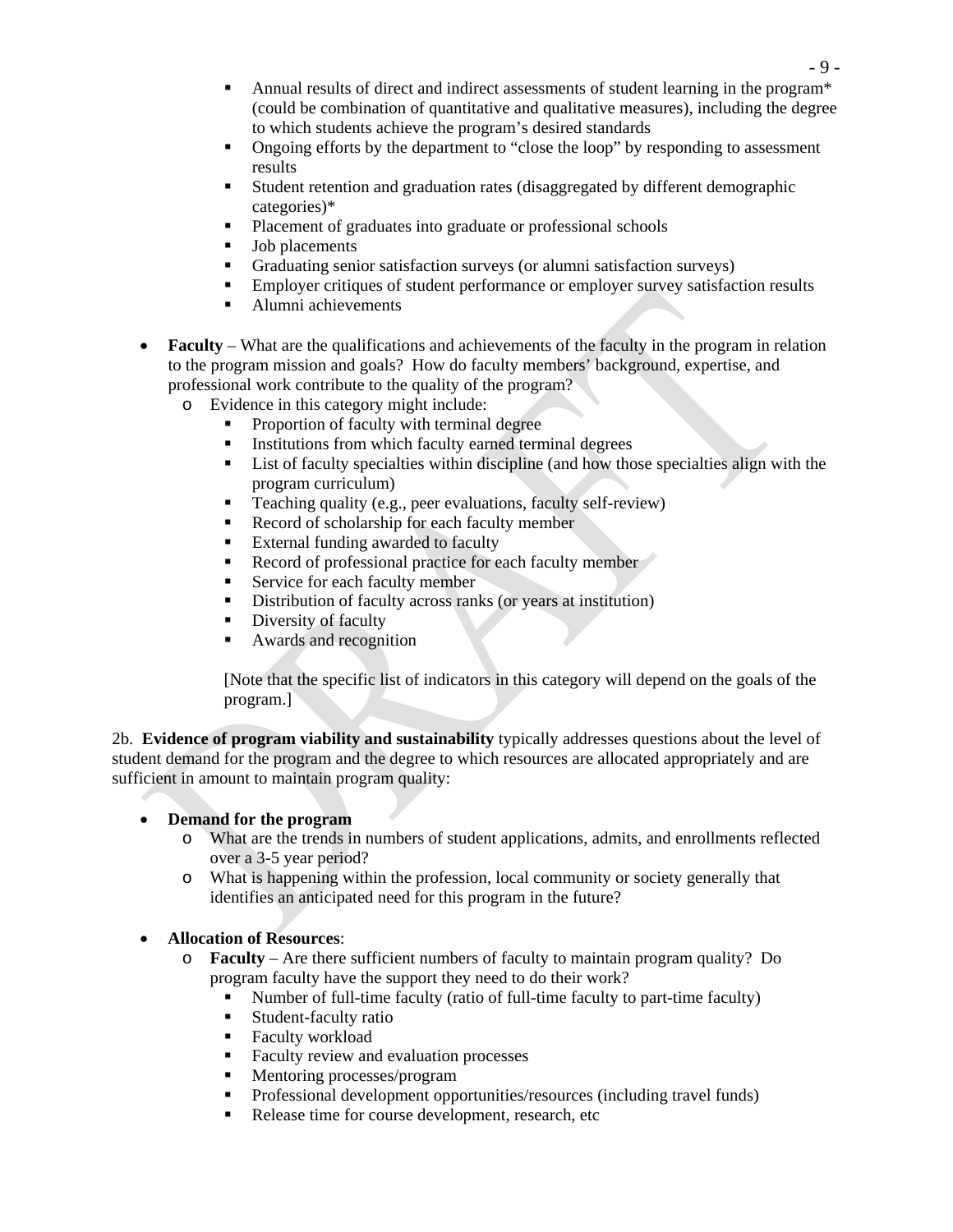#### o **Student support**

- Academic and career advising programs and resources
- Tutoring, supplemental instruction
- Basic skill remediation
- Support for connecting general learning requirements to discipline requirements
- Orientation and transition programs
- Financial support (scholarships, fellowships, etc)
- Support for engagement in the campus community.
- Support for non-cognitive variables of success, including emotional, psychological, and physical interventions if necessary

#### o **Information and technology resources**

- I Library print and electronic holdings in the teaching and research areas of the program
- Information literacy outcomes for graduates
- Technology resources available to support the pedagogy and research in the program
- **Technology resources available to support students' needs**

#### o **Facilities**

- Classroom space
- **Instructional laboratories**
- Research laboratories
- Office space
- **Student study spaces**
- Access to classrooms suited for instructional technology
- Access to classrooms designed for alternative learning styles/universal design

#### o **Financial resources**

Operational budget (revenues and expenditures) and trends over a 3-5 year period

#### 3. Summary Reflections

This portion of the self-study report typically interprets the significance of the findings in the above analysis of program evidence. Its purpose is to determine a program's strengths, weaknesses, and opportunities for improvement.

It is helpful to have questions that guide the interpretation of the findings. A few general examples of such questions include:

- Are the curriculum, practices, processes, and resources properly aligned with the goals of the program?
- Are department/program goals aligned with the goals of the constituents that the program serves?
- Is the level of program quality aligned with the college/university's acceptable level of program quality? Aligned with the constituents' acceptable level of quality?
- Are program goals being achieved?
- Are student learning outcomes being achieved at the expected level?

It is also helpful to have evaluation criteria in mind; that is, what guidelines will be used to determine what the evidence suggests about the program's strengths and weaknesses? In some cases, an absolute standard may be used. For example, it may be decided that a student-faculty ratio of 20 to one is necessary to ensure program quality, and any ratio higher than that is unacceptable. In other cases, a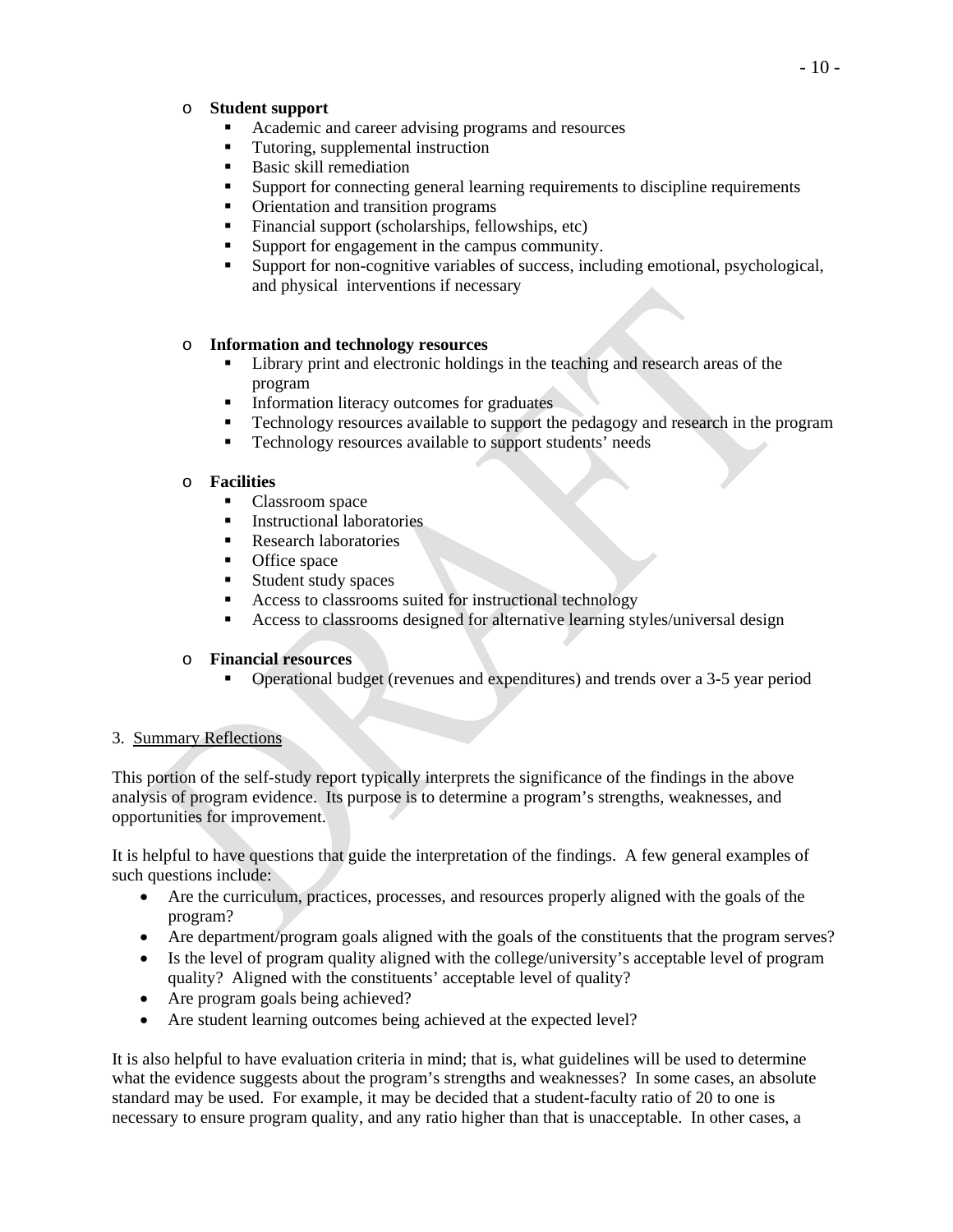norm-referenced criterion may be more appropriate. For example, if a national student survey was used to assess student satisfaction with the program, the evaluation criterion might be that your students' satisfaction is at least as high as students at other similar institutions.

#### 4. Future Goals and Planning for Improvement

Self-study reports conclude with a section devoted to future planning and improvement. Findings from all prior sections of the report serve as a foundation for building an evidence-based plan for strengthening the program.

This section might address such questions as:

- What are the program's goals for the next few years?
- In order to achieve these goals:
	- o How will the program specifically address any weaknesses identified in the self-study?
	- o How will the program build on existing strengths?
	- o What internal improvements are possible with existing resources (through reallocation)?
	- o What improvements can only be addressed through additional resources?
	- o Where can the formation of collaborations improve program quality?

## **D. The External Review**

The external review typically occurs a month or two after a program or department submits its self-study report.

1. Choosing Reviewers

At the time a department or program is notified that it will be conducting a program review, departmental leadership will be asked to submit to administration or the campus program review committee (depending on the institution) a list of names of possible reviewers. External reviewers should be distinguished scholars/teachers/practitioners in the field and be chosen from campuses that are similar to the campus of the department undergoing review. It is also helpful for external reviewers to have had experience with program administration. With the emphasis on outcomes-based program review, it will be important for at least one of the reviewers to understand and be experienced with student learning outcomes assessment and have the ability to review and analyze student learning results; one way to include such expertise is to have a campus expert/coordinator on outcomes-assessment join the other external reviewers as part of the external review team.

Some institutions also include local campus faculty on a review team. Campus faculty serving as reviewers should have some familiarity with the department undergoing review. The department undergoing review is typically asked to assure the program review committee that the list of proposed reviewers is capable of carrying out a neutral review. The program review committee (or, at some institutions, the administration) may add names to the list of reviewers proposed by the department. The department/program is typically asked to comment on any additional names proposed by the program review committee (or administration). The program review committee (or administration) decides on the final list of possible reviewers, contacts proposed reviewers for their availability, and typically designates one reviewer to serve as Chair of the review team. Many universities have departments sign a conflict of interest form to help ensure that reviewers are acceptably unbiased in their association with the department under review.

#### 2. Instructions and Materials for the External Review Team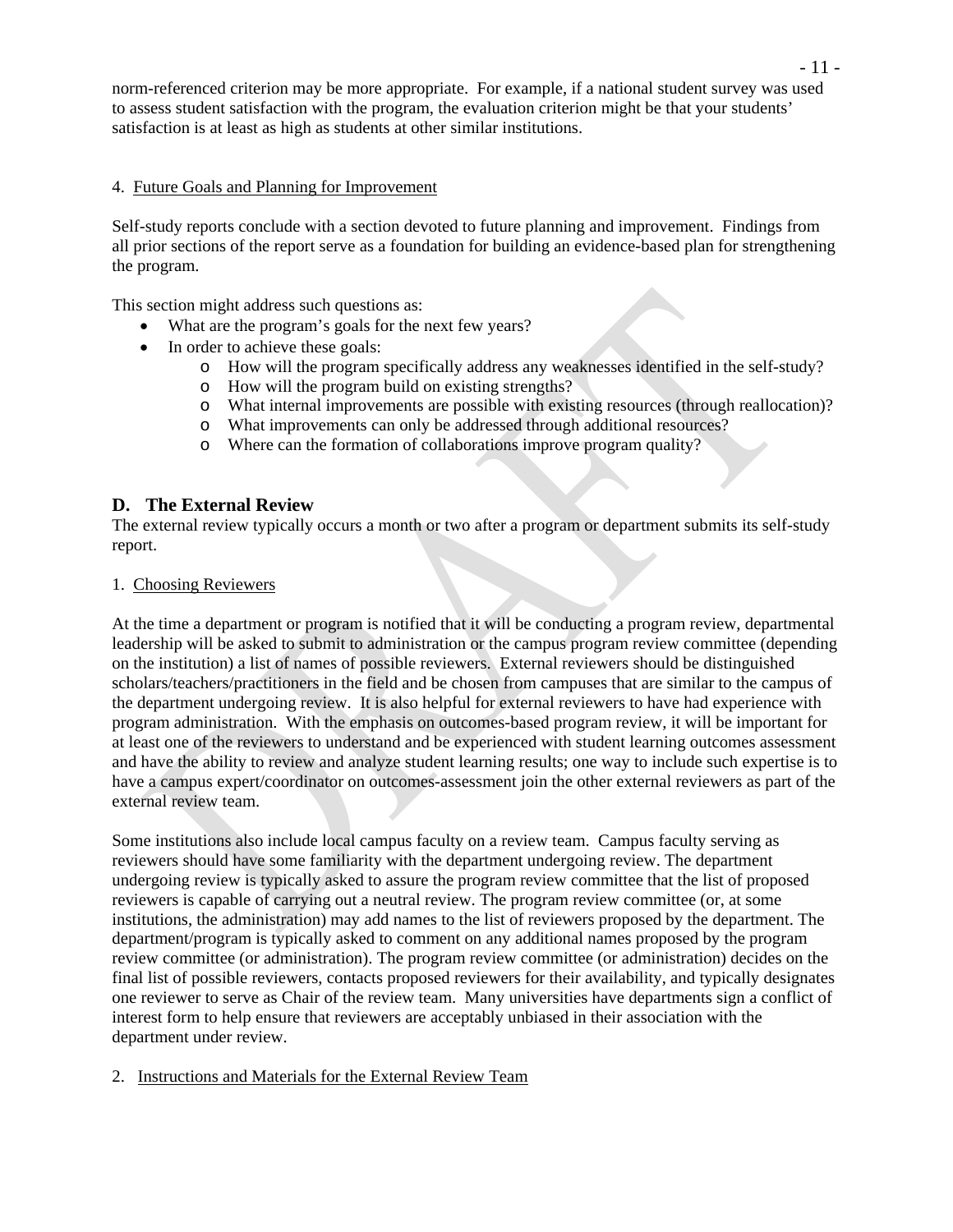About thirty days prior to the scheduled department visit, the information from the program self-study and perhaps additional materials are sent to each member of the external review team, along with a charge by the campus program review committee. An identical information package is provided to the members of the campus review committee and other designated administrators (e.g., Dean, Provost, Chancellor).

#### 3. External Review Team Visit and Report

The review team visit typically lasts for two days, during which time the review committee members meet with department faculty, academic advisors, and students, the campus program review committee, and select administrators. The review team typically takes part in an exit interview just prior to concluding its departmental visit and is expected to submit its written evaluation to the campus program review committee within several weeks of the visit.

# **E. Post External Review Process**

As soon as the campus program review committee receives the report from the external review team, it is distributed to the department and select administrators. The department is typically asked to review the report (within a brief time period) for factual inaccuracies and misperceptions. The department summary of factual corrections and misperceptions becomes part of the package of documents subsequently reviewed by the campus review committee.

#### 1. Findings and Recommendations Report

The campus program review committee reviews all relevant documentation (self-study report, external review report, departmental response, if relevant) and, based on the evidence reviewed, writes a report detailing the major findings and recommendations resulting from the evaluation process. The findings and recommendations report represents a cohesive plan of action for program improvement based on the program review documents.

These findings and recommendations are conveyed to the department by the campus program review committee. The chair of the department undergoing review distributes the findings and recommendations report to the program faculty, staff and students. The department/program collects input from all constituents and prepares a detailed response, either outlining plans for implementing the recommendations or detailing reasons for not doing so.

This response is submitted to the campus program review committee within a reasonable time frame for consideration in drawing up the final Findings and Recommendations. The campus review committee distributes its approved final report to the department/program for action and to designated administrators.

## 2. Responding to Findings and Recommendations Report

The campus review committee and designated administrators (e.g., Dean and Provost) meet with department/program representatives to discuss the action steps to be taken as a result of the review. A timeline is set and resources needed to accomplish the plan's goals are identified. At this stage, it is imperative that senior campus administrators, with authority over resource allocation decisions, be a part of review proceedings. Some university program review processes call for a written response to the Findings and Recommendations Report from the dean. This requirement focuses the dean's attention on the review and increases the potential for change. Unless program review has the involvement and attention of deans and the provost and is in accordance with their priorities, findings from the reviews are not likely to be included in budget decisions.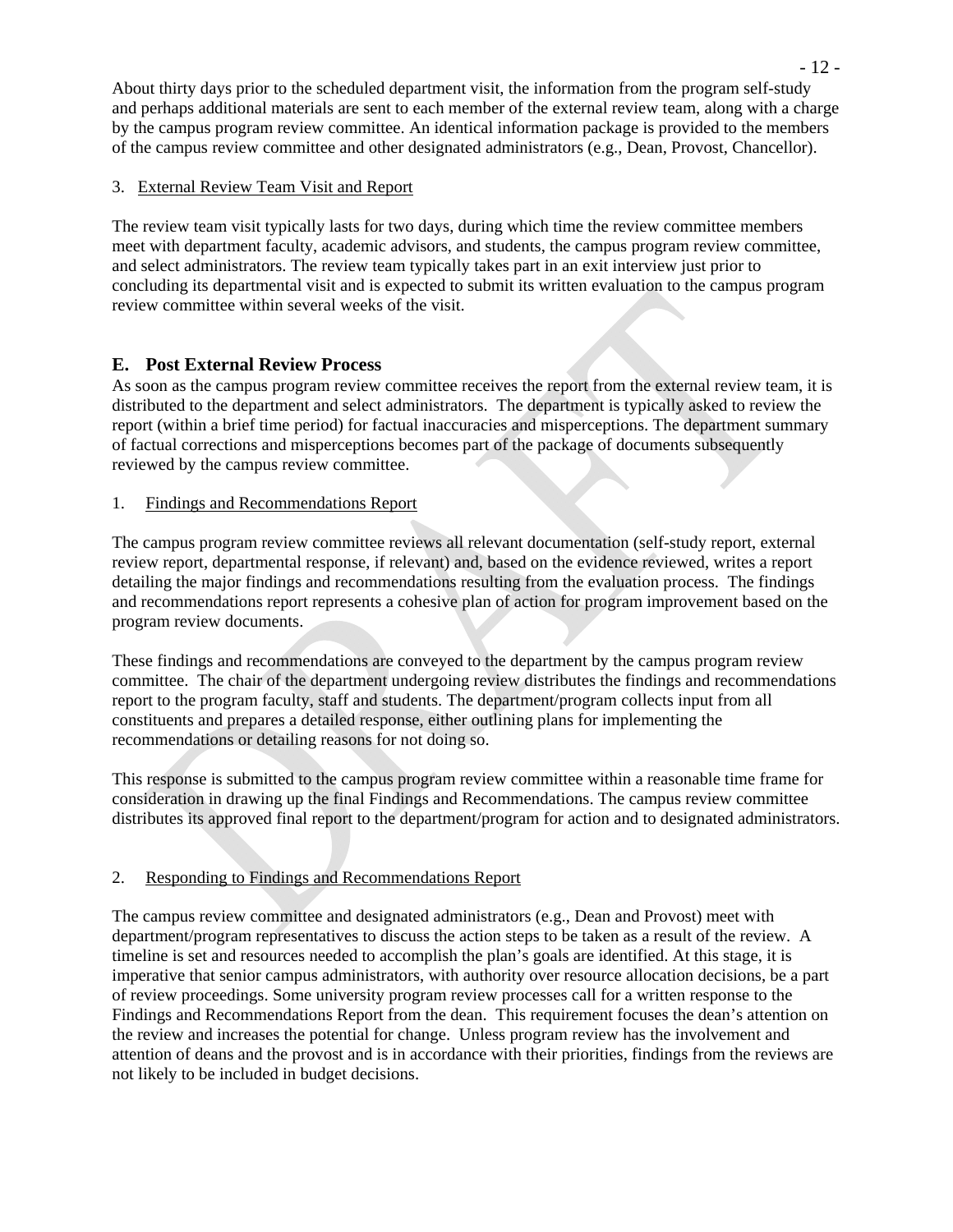In some cases, an MOU (memorandum of understanding) is written and signed by the department chair, dean, and provost. The MOU may contain recommendations that the department is expected to fulfill by the next review. The MOU may also contain recommendations for resource allocation.

Regarding the contents of the MOU recommendations, many recommendations do not require resource allocation or redistribution. A reorganization of curriculum, the addition of new courses, or partnerships with other departments are examples of changes which might require no (or few) resources. On the other hand, an MOU might also suggest changes that do require substantial resource allocation, such as additional faculty or staff hires or the purchase of lab equipment. In those cases, the recommendation usually occurs in a section of the MOU directed to the dean or the provost.

In some institutions, based on the final report, the department is given full or conditional approval. If the department is granted a full approval, it will not be required to submit any further reports or documentation until the next program review. If there are serious issues that require immediate attention the department might be granted conditional approval and given a plan for improvement. In this case, it will be given a timeline for reporting on the specific issues of concern before the next program review cycle. Typically, Academic Affairs is responsible for follow-up on conditional approvals.

# 3. Sharing Results and Tracking Improvement Plan

To maximize the effectiveness of program review, it is important to share the findings and resulting decisions with stakeholder groups. Such sharing of findings generates buy-in to the program's and/or institution's goals and creates an opportunity for all stakeholders to review the program review results.

To facilitate and track the implementation of improvement plans, each year the campus review committee reviews the improvement plans of programs reviewed in the previous year. If the department/program was not successful in implementing all aspects of the plan, the campus review committee may recommend follow-up actions to the department/program and appropriate campus administrators.

## 4. Distribution and Archiving of Program Review Documents

Copies of the unedited program review documents (self-study report, external review report, responses, findings and recommendations report, improvement plan, MOU) are sent to the Chancellor, Provost, Dean, and Academic Senate Division. File copies are archived in an appropriate location for future reference. Deans and other administrators need to retain copies of program reviews and the decisions that resulted from them (including MOUs) and refer to them in their planning and budgeting.

# **III. Use of Program Review Results in Planning and Budgeting**

Program review provides one way for institutions to link evidence of academic quality and student learning with planning and budgeting. That is, the findings in the self-study, recommendations in the external review, Findings and Recommendations Report, and MOU can be used as evidence to inform decision-making processes at various levels in the institution (i.e., from the program-level through the university-level, depending on the nature of the recommendations). The mechanism for facilitating such integration will vary greatly from one organization to the next, but there are some processes and guiding questions that facilitate the use of the results from program review flow in planning and budgeting processes at each decision-making level.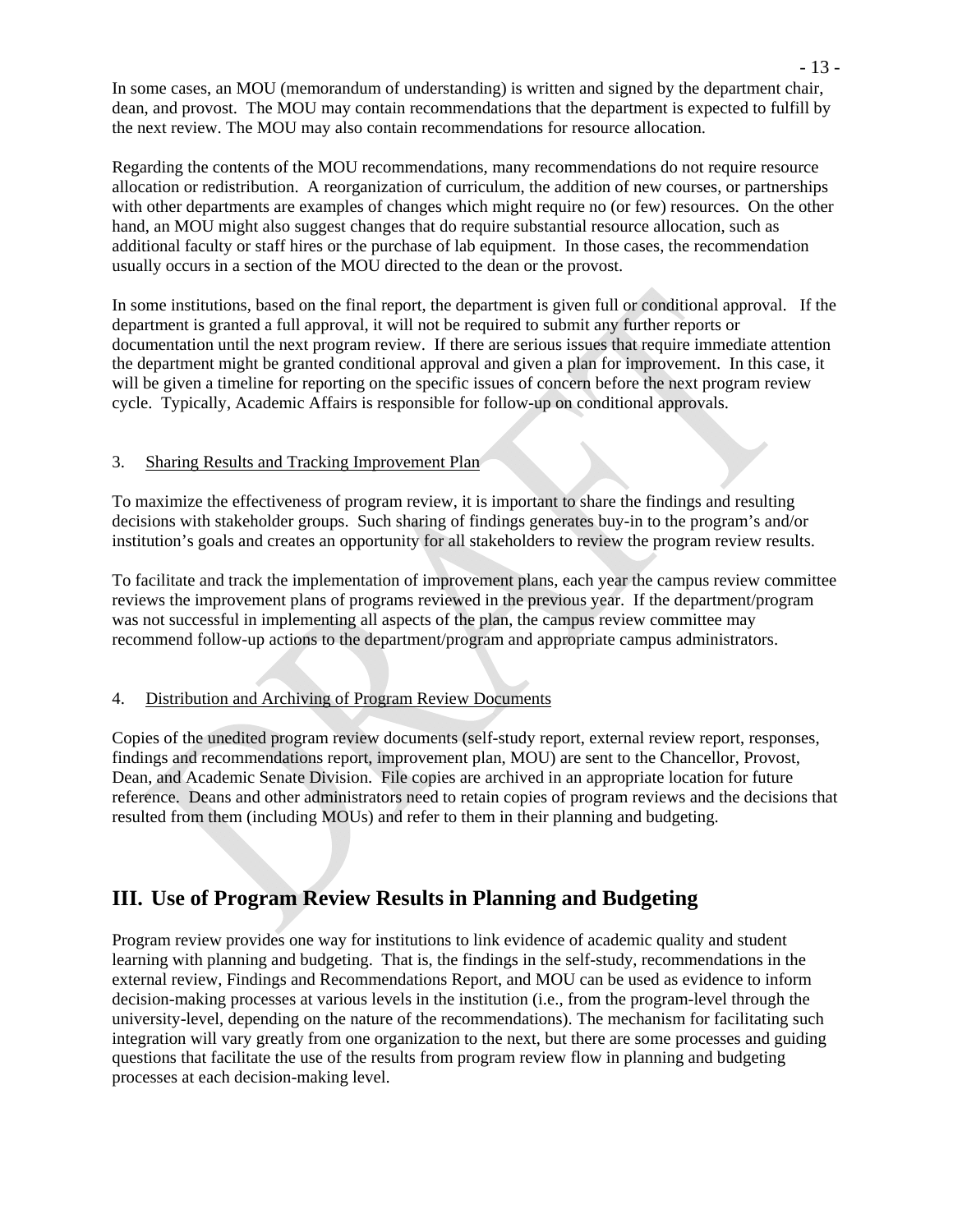Many recommendations involving program improvement can be met with very little resource reallocation (e.g., re-sequencing of courses, refinements in the criteria for student evaluation, re-organization of instructional or workshop material). However, other recommendations can point to a larger reallocation of resources ranging from faculty development for assessment to hiring more staff or faculty members to fill current unmet needs.

What follows are examples of the types of decisions that might be made based on the results of program review at three levels of an organization—the department/program level, the college level, and the institution level—and questions that might guide decision making.

# **A. Department Level**

At the department and/or program level, results from program review can be used to:

- Inform curriculum planning, such as:
	- o Changing the sequence of courses in the major curriculum
	- o Adding or deleting courses
	- o Refinement or articulation of pre-requisite or disciplinary requirements
	- o Re-design of the content or pedagogy of specific courses

The primary questions driving such changes would be:

- o *Are our students achieving the desired learning outcomes for the program?*
- o *If not, what elements of the curriculum could be changed to improve learning?*
- Inform changes in how resources are used within the department/program, such as
	- o Assignment of faculty to teach specific courses or sections
	- o Changing the scheduling of certain courses or the frequency with which they are offered
	- o Changing the number of students required in course sections so that student learning and effectiveness of teaching are maximized
	- o Implementing improved advising and support services to increase retention and graduations rates
	- o Adjusting the allocation of faculty resources across General Education, the major, and the graduate programs
	- o Providing additional professional development resources for faculty
	- o Adjusting faculty teaching loads and assigned/release time

Some guiding questions here are:

- o *How can resources within the department be allocated in such a way as to better achieve the mission and goals of the department?*
- o *At what point in the prioritization of departmental goals do these recommendations fall?*
- o *What are the costs of each recommendation (both the direct monetary cost and the opportunity cost in the form of lost resources for other initiatives)?*
- o *What is the extent of departmental funds available and where might the department turn for external funding?*
- Make recommendations for how resources outside the department/program should be used. For example, the department may suggest that
	- o Library collections be enhanced
	- o Additional tutors be added to the learning resource center
	- o Instructional technology support be improved
	- o The university explore writing/speaking across the curriculum initiatives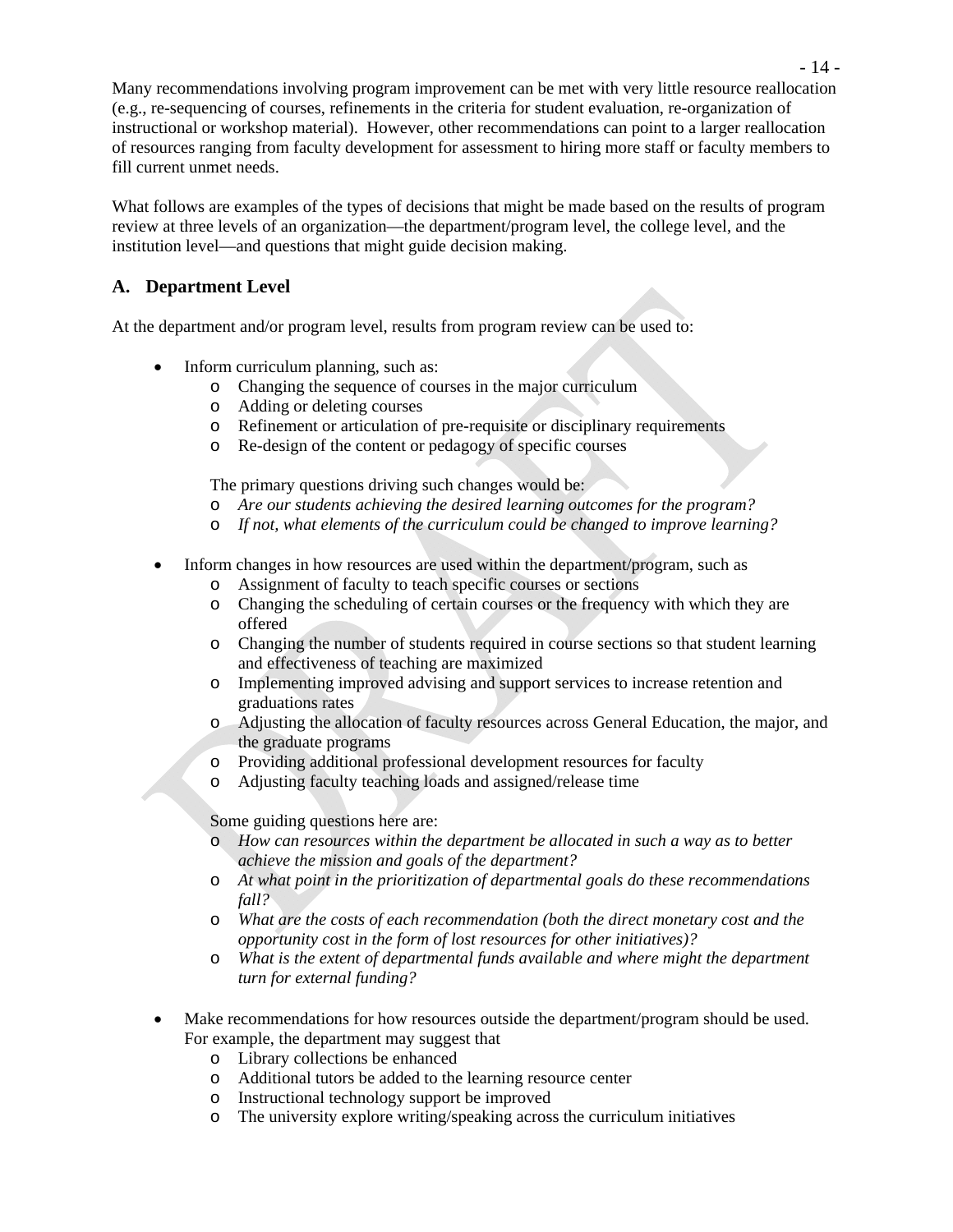- o Career placement services be improved
- Make a case to the Dean for specific additional resources. For example, the department may ask for
	- o An additional faculty line
	- o Additional funds to support faculty professional travel
	- o Release time for curriculum development or research-related activities
	- o A reduction or increase in program enrollment

# **B. College Level:**

At the Dean/College level, program reviews can be used to decide how to allocate resources across departments. For example, by looking across the results of several departments' program reviews, the Dean may decide to

- Add resources, such as faculty lines, travel money, equipment, space, to certain departments, based on needs identified in the reviews
- Enhance support to programs with the potential to grow or to establish special distinction in the field
- Combine or phase out certain programs
- Re-tool and reassign faculty or academic support staff

In making such decisions, a Dean may consider:

- *How do these recommendations fit into the overall department mission and goals?*
- *How do these recommendations fit into the College mission and goals?*
- *At what point in the prioritization of both sets of goals do these recommendations fall?*
- *What are the costs of each recommendation (both the direct monetary cost and the opportunity cost in the form of lost resources for other programs)?*
- *What is the extent of resources available and where might the Dean turn to for eternal funding?*

In addition, Deans may use resource allocation decisions to ensure that departments include outcomesbased assessment and evidence-based decision making in the program review process to ensure that the process is a meaningful tool for quality enhancement. This can be encouraged by withholding resources if these two elements are absent from the self-study or granting additional resources for those programs engaged in meaningful assessment of student learning and which demonstrate evidence-based decisionmaking within program review. Program review will be viewed as more meaningful and departments will take the process more seriously if there are a) consequences for departments not meeting new program review and assessment standards and b) strategic funding by deans and provosts of evidence-based proposals for improving student learning and other dimensions of program quality.

# **C. Institutional Level:**

At the institution level, program reviews can be used in a variety of ways in planning and budgeting, among them:

- By deans bringing forward requests during the budgeting process that are informed by the results of program reviews
	- In this case, many of the guiding questions listed under the Dean/College level may also be questions that are discussed at this level, depending on institutional culture and the institution's business model.
- By aggregating program review results across departments and Colleges, the institution can get a sense of whether university goals (or strategic planning goals) are being met or being modified.